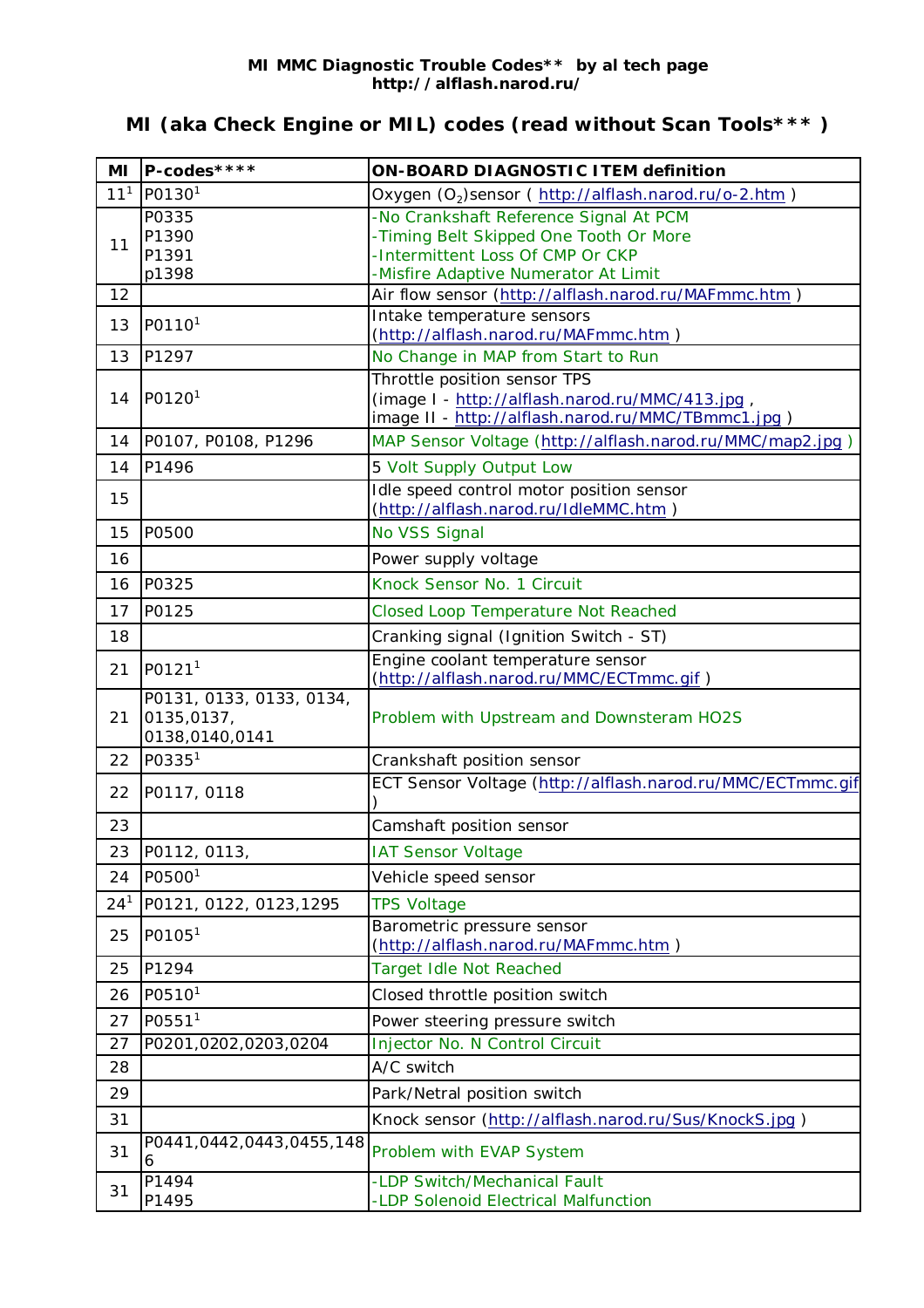## **MI MMC Diagnostic Trouble Codes\*\* by al tech page http://alflash.narod.ru/**

| 32          | P0401<br>P0403           | -EGR System Failure<br>-EGR Solenoid Circuit                                |
|-------------|--------------------------|-----------------------------------------------------------------------------|
| 32          |                          | Manifold absolute pressure sensor                                           |
|             |                          | Volume air flow sensor reset signal                                         |
| 34          | P0100 <sup>1</sup>       | (http://alflash.narod.ru/MAFmmc.htm)                                        |
| 35          | P1487,1489,1490          | Problem with Radiator Fan Control Relay Circuit                             |
| 36          |                          | Ignition timing adjustment signal (is not memorised)                        |
| 37          |                          | Volumetric effeciency                                                       |
| 37          | P1899                    | Park/Neutral Switch (Transaxle Range Switch) Failure (A/T)                  |
| 38          |                          | Crankshaft position sensor (reading possible below 2000 rpm)                |
| 39          | P0150 <sup>1</sup>       | Left bank heated oxygen sensor (Front)                                      |
| 41          |                          | Injectors failure                                                           |
|             |                          | (image for GDI - http://alflash.narod.ru/G74.htm)                           |
| 42          |                          | Fuel pump                                                                   |
| 43          |                          | EGR-System: Valve, Solenoid, Vac, or Temp. Sensor                           |
| 43          | P0300,0301,0302,0303,030 | -Cylinder No. N Misfire                                                     |
|             | P0351                    | -Ignition Coil No. N Primary Circuit.                                       |
| 44          |                          | Ignition coil, ignition power transistor unit failure                       |
| 44          | P1492,1493               | Battery Temperature Sensor (!) Voltage High or Low                          |
| $44*$       |                          |                                                                             |
| 45          |                          | Idle air control position                                                   |
| 45          | P0700                    | <b>EATX Controller DTC Present</b>                                          |
| 47          |                          | Injectors                                                                   |
| 49          |                          | A/C compressor clutch relay                                                 |
| 51          | P0171                    | <b>Fuel System Lean</b>                                                     |
| 52          | P0172                    | <b>Fuel System Rich</b>                                                     |
| 52          |                          | Ignition coil, ignition power transistor unit                               |
| 53          | P0600                    | -PCM Failure - SPI Communications                                           |
|             | P0601<br>P0600           | -Internal Controller Failure<br>-PCM Failure - SPI Communications           |
| 53          | P0601                    | -Internal Controller Failure                                                |
| 53          |                          | Ignition coil, ignition power transistor unit                               |
| 54          | P0340                    | No Cam Signal At PCM                                                        |
| $54*$       |                          |                                                                             |
| 55          |                          | IAC Valve position sensor (Servo Valve Position Sensor)                     |
| $56*$       |                          | http://www.auto.ru/wwwboards/mitsubishi/0776/236030.sht                     |
| 58          |                          | ml                                                                          |
| 59          | P0136 <sup>1</sup>       |                                                                             |
|             |                          | Heated Oxygen $(O_2)$ sensor (rear)                                         |
| 61          | P0106                    | Transaxle torque reduction signal                                           |
| 61<br>$61*$ |                          | Barometric Pressure Out Of Range                                            |
| 62          |                          | Induction control valve position sensor                                     |
| 62          | P1697                    | PCM Failure - SRI Mile Not Stored                                           |
|             |                          |                                                                             |
| 63<br>64    | P1696<br>P0422           | PCM Failure - EEPROM Write Denied<br>Catalytic Converter Efficiency Failure |
| $64*$       |                          |                                                                             |
|             |                          |                                                                             |